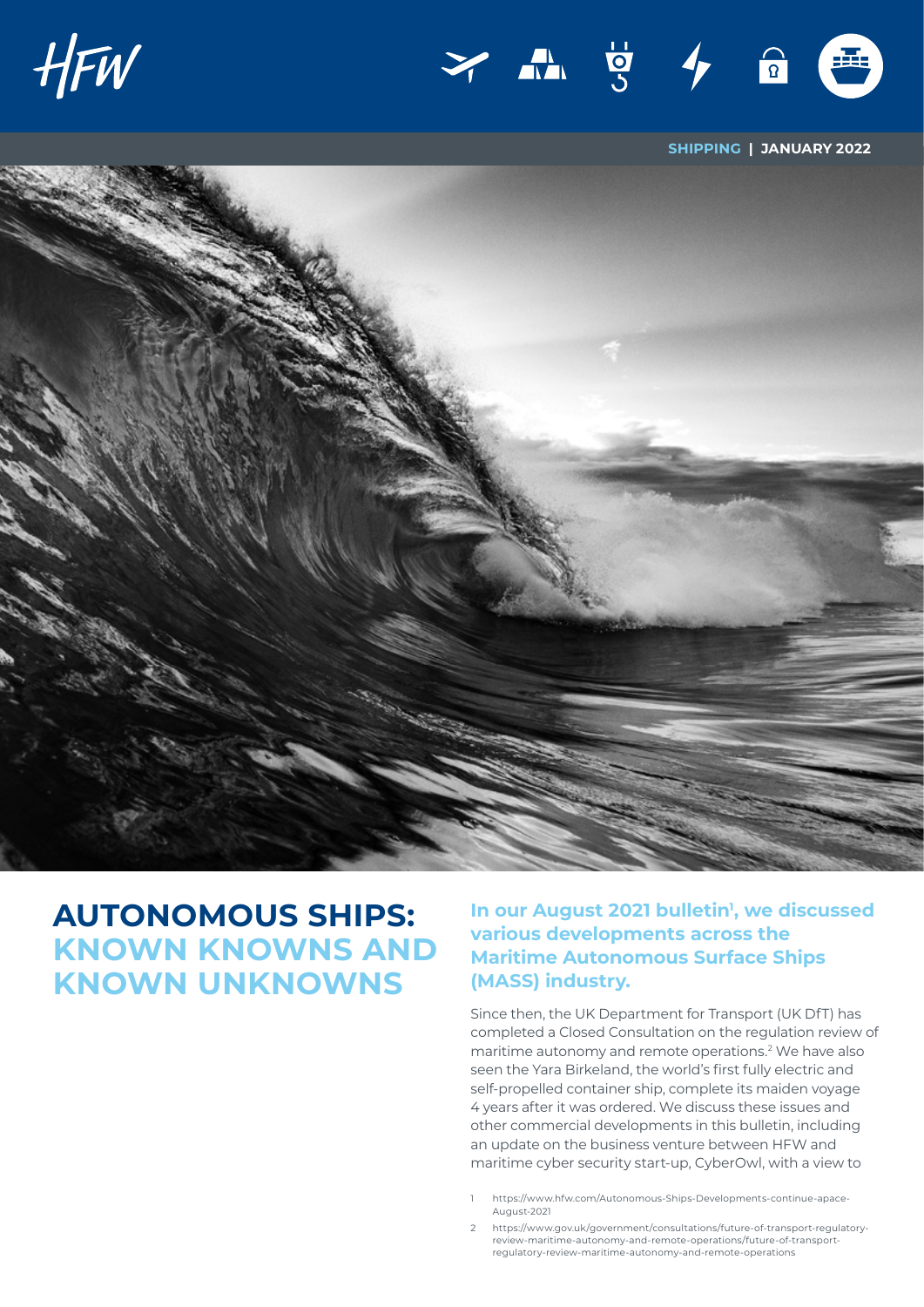assisting the maritime sector prevent and actively defend against commercial, legal, technical and operational risks.

## **UK DfT Future of Transport Regulatory Review**

On 28 September 2021, the UK DfT published a Closed Consultation paper entitled "Future of transport regulatory review: maritime autonomy and remote operations"3, which aims to build on the findings of The Maritime Autonomy Regulation Lab Report discussed in our last bulletin.4 The UK Government wants to be a world leader in shaping the future of transport, and it sees a "flexible and forward-looking regulatory framework for transport" key to achieving this.

Whilst the MASS industry is still in its early days of development, the UK DfT considers a comprehensive regulatory framework will support existing MASS operators and manufacturers in their continued development and operation of MASS in the UK.

The proposal considers 4 main elements:

- 1. To identify and determine key definitions and roles for the operation of remotely operated and autonomous vessels;
- 2. Ensuring that the Maritime Coastguard Agency (MCA) can regulate MASS of any size, including craft not traditionally considered as "ships";
- 3. To grant the MCA new powers to develop regulations for Remote Operation Centres (ROCs) to ensure the safe operation and management of remotely operated MASS; and
- 4. Ensuring that the MCA, DfT and ports and harbours have sufficient powers to regulate health and safety, security and the environmental aspects of MASS and ROCs.

The UK DfT is evaluating the current legal and legislative framework with

a view to using primary legislation to regulate the use of all MASS in UK waters, regardless of size. The report recognises that developing the domestic legal framework now could lead to a divergence from international standards as they are agreed in the future. However, the UK was heavily involved with the IMO Regulatory Scoping Exercise and is well-placed to continue its active role in international discussions that will shape the regulation of MASS internationally and the development of an IMO instrument.5

Nevertheless, it will be several years before an IMO instrument is in place and the UK needs regulations in place now to guarantee the safety, security and protection of the marine environment, and to ensure that the MCA has the appropriate powers to perform its current statutory responsibilities on UK-flagged MASS, and MASS operations in UK waters and their associated ROCs. The regulatory framework can be updated by way of secondary legislation once IMO instruments are in place.

The responses to the consultation will feed in to the UK government's Future of Transport programme and a government response will be published in due course. We look forward to seeing how this develops and will keep you updated via future bulletins.

## **Update on previous industry developments and projects**

#### **1. Yara Birkeland**

On 18 November 2021, the "world's first electric and self-propelled container ship" *Yara Birkeland* completed its long-awaited maiden voyage from Horten to Oslo. The vessel is expected to commence commercial operations in 2022, transporting mineral fertiliser between Porsgrunn and Brevik. According to Yara, it will cut 1,000 tonnes of CO2 emissions and will replace the need for 40,000 trips by diesel-powered trucks that were previously used to transport fertiliser.

#### **2. Mayflower**

As reported in our last bulletin, the *Mayflower's* transatlantic voyage from Plymouth, UK to Provincetown, Massachusetts was cut short by mechanical issues. The vessel re-commenced testing on 7 September 2021 and will most likely undergo trials in UK waters before attempting another transatlantic crossing in spring 2022.

## **3. MADFOX**

The UK's Royal Navy autonomous vessel MADFOX, which was delivered in March 2021, fired a missile for the first time during NATO autonomous war games off Portugal. The naval exercise was attended by over 900 personnel, 70 autonomous uncrewed systems and 11 naval ships.<sup>6</sup> The crewless boat fired the missile following receipt of the target information provided by uncrewed systems.

## **New developments**

## **1. Zhi Fei**

China's Brilliant Navigation (Brinav) autonomous feeder containership *Zhi Fei* ('Flying Wisdom') competed its maiden voyage on 14 September 2021. The 300 TEU vessel is similar to the *Yara Birkeland*, but operates with a hybrid electric system. Brinav built the vessel in collaboration with Shanghai Bestway Marine, SDARI, Dalian Maritime University and the China Waterborne Transport Research Institute.7 Brinav will evaluate the performance of the vessel with a view to potentially scaling up to 500 TEU and 800 TEU vessels.

# **2. Roboat**

The City of Amsterdam and the Amsterdam Institute for Advanced Metropolitan Solutions are collaborating with the Massachusetts Institute of Technology (MIT) for the production of a fleet of autonomous vessels called RoBoat.<sup>8</sup> One fully electric autonomous vessel has already been launched and it has been created to allow people, goods and waste to be transported

3 [https://www.gov.uk/government/consultations/future-of-transport-regulatory-review-maritime-autonomy-and-remote-operations/future-of-transport-regulatory](https://www.gov.uk/government/consultations/future-of-transport-regulatory-review-maritime-autonomy-and-remote-operations/future-of-transport-regulatory-review-maritime-autonomy-and-remote-operations)[review-maritime-autonomy-and-remote-operations](https://www.gov.uk/government/consultations/future-of-transport-regulatory-review-maritime-autonomy-and-remote-operations/future-of-transport-regulatory-review-maritime-autonomy-and-remote-operations)

4 <https://www.gov.uk/government/publications/maritime-autonomy-regulation-lab-marlab-report>

<sup>5</sup> [https://wwwcdn.imo.org/localresources/en/MediaCentre/PressBriefings/Documents/MSC.1-Circ.1638%20-%20Outcome%20Of%20The%20Regulatory%20Scoping%20](https://wwwcdn.imo.org/localresources/en/MediaCentre/PressBriefings/Documents/MSC.1-Circ.1638%20-%20Outcome%20Of%20The%20Regulatory%20Scoping%20ExerciseFor%20The%20Use%20Of%20Maritime%20Autonomous%20Surface%20Ships...%20(Secretariat).pdf) [ExerciseFor%20The%20Use%20Of%20Maritime%20Autonomous%20Surface%20Ships...%20\(Secretariat\).pdf](https://wwwcdn.imo.org/localresources/en/MediaCentre/PressBriefings/Documents/MSC.1-Circ.1638%20-%20Outcome%20Of%20The%20Regulatory%20Scoping%20ExerciseFor%20The%20Use%20Of%20Maritime%20Autonomous%20Surface%20Ships...%20(Secretariat).pdf)

<sup>6</sup> <https://www.naval-technology.com/news/royal-navys-madfox-boat-fires-missile/>

<sup>7</sup> <https://www.tradewindsnews.com/technology/chinas-brinav-wins-the-race-to-launch-worlds-first-autonomous-ship/2-1-1075472>

<sup>8</sup> <https://www.maritime-executive.com/editorials/autonomous-vessels-are-becoming-a-commercial-reality>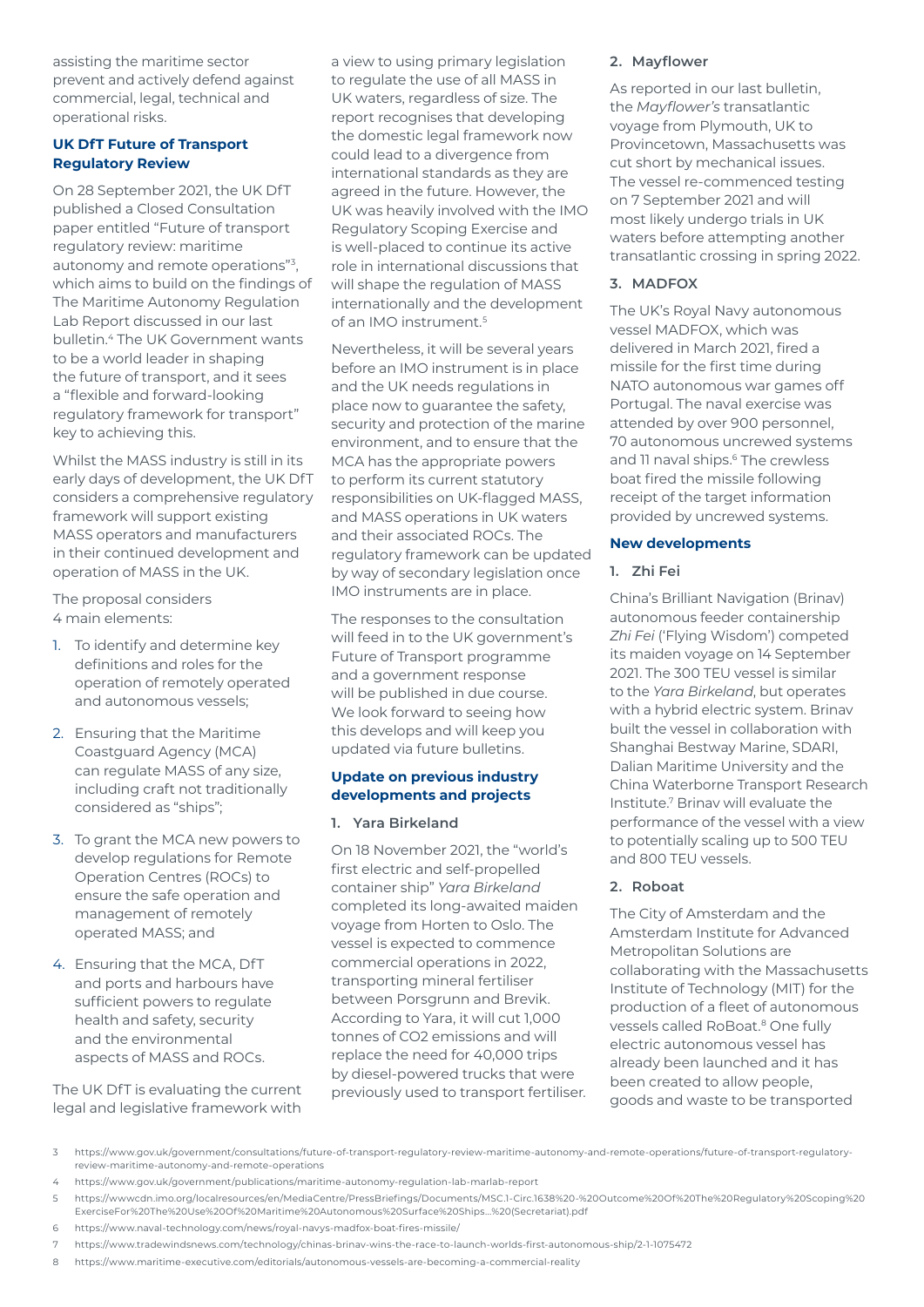through the canals.<sup>9</sup> This sustainable transportation option will aim to reduce the city's congestion and, as a potentially profitable green venture, has attracted interest from other cities including Copenhagen, Paris and Tokyo.10

#### **3. K Line's R&D agreement with JRC and YDK Technologies**

K Line has entered into a joint research and development agreement with Japan Radio Co and YDK Technologies to develop an integrated navigation support system that utilises Artificial intelligence (AI) and other technologies to enhance safer manoeuvring decision-making for seafarers.<sup>11</sup> This is part of K Line's efforts to develop a crew support system to reduce the burden on seafarers and prevent serious maritime accidents such as collisions. The system will be developed in trials with a view to using the various technologies in future autonomous ships.

#### **4. Fleet operation centre in Japan to provide onshore support for unmanned vessels**

Around 30 Japanese companies (including NYK and MTI Co) involved in the field of maritime transport and technology will participate in a new project aimed at establishing a highly advanced fleet operation centre (FOC) for managing crewless vessels.12 The project – DFFAS (Designing the Future of Full Autonomous Ship) – is sponsored by the Joint Technological Development Programme for the Demonstration of Unmanned Ships under the administration of the Nippon Foundation.13 A demonstration trial is expected to take place in February 2022 and the project aims to commercialise crewless vessels in Japan's coastal trade by 2025, to

address a crew shortage problem.<sup>14</sup> The centre is located in Makuhari, Chiba city and will employ onshore operators who will gather monitor and analyse the operational status of the ship.<sup>15</sup> In case of an emergency, the operators will be able to remotely navigate the vessel concerned.

#### **5. ASKO's autonomous freight ferries**

Keels were laid in August at Cochin shipyard, India, for two autonomous, fully electric ro-ro vessels for the Norwegian grocery distributor ASKO. The 16-trailer capacity vessels will operate on a traffic route across the Oslo fjord.<sup>16</sup> The project has arisen as a result of commercial frustration, because the tunnel connecting two of ASKO's distribution centres on either side of the fjord is often shut for short time periods, which requires a number of trucks to be diverted to use conventional ferries in southern Norway. The commercial benefit of these autonomous vessels could be considerable. The vessels are expected to eliminate 1.2 million miles of ASKO's truck traffic on a trip between warehouses on either side of the fjord, resulting in savings of 5,000 tonnes of CO2 annually.17 The Swedish Club reports that "The vessels will be equipped with the technology required for zero emission and unmanned operations by Kongsberg Maritime, while Massterly will ensure ship management and safe operations from its shore-based Remote Operations Centre".18 The vessels will be run by a small crew at first and then move towards unmanned voyages.

# **6. ABS**

The American Bureau of Shipping (ABS) awarded Approval in Principle (AiP) to technology in an autonomous tug project called Smart Autonomous

Vessel (SMAV). The SMAV project, run by the Singaporean firms ST Engineering, POSH and M1 Limited, was awarded AiP after successful trials of its autonomous navigation, collision detection, and, collision avoidance (CDCA) technology.19 The sea trials were carried out on the POSH Harvest harbour tug in 2020, with CDCA installed. The vessel was remotely operated over cellular networks from the Maritime Innovation Lab of Singapore's Maritime and Port Authority (MPA).<sup>20</sup>

# **7. Sea Machines** *Nellie Bly*

Sea Machines have recently announced their ocean tug, the *Nellie Bly*, is being prepared for a remotely operated voyage around Denmark to demonstrate that global waterways are ready for autonomous vessels. The tug uses an autonomous system to avoid obstacles, perform route planning, asses nautical chart data and journey domain perception from a long-range computer system.<sup>21</sup>

## **HFW CyberOwl**

The inherent risk with increased automation is the increased exposure for vessels to cyber risk and hijackers. Incidents such as CMA CGM's 2nd cyber attack in September 2021, which saw the leak of a host of customer data and the threat of releasing a whole database, has highlighted the increased targeting of the shipping industry by cyber attackers.22 This is now the fourth of the world's major shipping liners to fall victim to a cyber attack:

- **•** In 2017 **APM-Maersk** was hit by NotPetya cyber attack causing losses of c.£300 million
- **•** In 2018 **COSCO** was targeted by a ransomware attack shutting down many of its communication systems

13 [https://www.nyk.com/english/news/2021/20210902\\_02.html](https://www.nyk.com/english/news/2021/20210902_02.html)

- 17 <https://www.maritime-executive.com/article/construction-under-way-for-ASKOASKO-s-autonomous-cargo-vessels>
- 18 [https://www.swedishclub.com/media\\_upload/files/Publications/Triton/Triton22021v.13Finalreviewed.pdf](https://www.swedishclub.com/media_upload/files/Publications/Triton/Triton22021v.13Finalreviewed.pdf)

20 <https://www.offshore-energy.biz/abs-aip-for-autonomous-tug-tech/>

<sup>9</sup> [https://www.yahoo.com/entertainment/mit-introduce-autonomous-electric-boat-151512400.html?guce\\_referrer=aHR0cHM6Ly93d3cuZ29vZ2xlLmNvbS8&guce\\_](https://www.yahoo.com/entertainment/mit-introduce-autonomous-electric-boat-151512400.html?guce_referrer=aHR0cHM6Ly93d3cuZ29vZ2xlLmNvbS8&guce_referrer_sig=AQAAAGlAgr9KbIyRCR55XEyfT2ZeDIwwbRhmfxo1e4STUAyv4sBDW4eLSmIv5E-qogcY8uVLZ1hQ-PTFdp6sBkQBXonskhvv0UZaki7Jx5u91kY2cuQBdg-1nV8iFx6SFR3vCSGrrDOiN3Edxj7tdR24Tn3YeYKZIxjjQXKc5S7w1G-M&guccounter=2) [referrer\\_sig=AQAAAGlAgr9KbIyRCR55XEyfT2ZeDIwwbRhmfxo1e4STUAyv4sBDW4eLSmIv5E-qogcY8uVLZ1hQ-PTFdp6sBkQBXonskhvv0UZaki7Jx5u91kY2cuQBdg-](https://www.yahoo.com/entertainment/mit-introduce-autonomous-electric-boat-151512400.html?guce_referrer=aHR0cHM6Ly93d3cuZ29vZ2xlLmNvbS8&guce_referrer_sig=AQAAAGlAgr9KbIyRCR55XEyfT2ZeDIwwbRhmfxo1e4STUAyv4sBDW4eLSmIv5E-qogcY8uVLZ1hQ-PTFdp6sBkQBXonskhvv0UZaki7Jx5u91kY2cuQBdg-1nV8iFx6SFR3vCSGrrDOiN3Edxj7tdR24Tn3YeYKZIxjjQXKc5S7w1G-M&guccounter=2)[1nV8iFx6SFR3vCSGrrDOiN3Edxj7tdR24Tn3YeYKZIxjjQXKc5S7w1G-M&guccounter=2](https://www.yahoo.com/entertainment/mit-introduce-autonomous-electric-boat-151512400.html?guce_referrer=aHR0cHM6Ly93d3cuZ29vZ2xlLmNvbS8&guce_referrer_sig=AQAAAGlAgr9KbIyRCR55XEyfT2ZeDIwwbRhmfxo1e4STUAyv4sBDW4eLSmIv5E-qogcY8uVLZ1hQ-PTFdp6sBkQBXonskhvv0UZaki7Jx5u91kY2cuQBdg-1nV8iFx6SFR3vCSGrrDOiN3Edxj7tdR24Tn3YeYKZIxjjQXKc5S7w1G-M&guccounter=2)

<sup>10</sup> <https://www.maritime-executive.com/editorials/autonomous-vessels-are-becoming-a-commercial-reality>

<sup>11</sup> <https://www.bunkerspot.com/asia/54669-asia-pacific-k-line-and-partners-working-on-integrated-navigation-system-for-ai-ships>

<sup>12</sup> <https://www.autoevolution.com/news/state-of-the-art-fleet-operation-center-for-autonomous-vessels-opens-in-japan-168974.html>

<sup>14</sup> <https://lloydslist.maritimeintelligence.informa.com/LL1138122/NYK-backed-autonomous-ship-project-prepares-for-trial>

<sup>15</sup> <https://www.offshore-energy.biz/japan-completes-fleet-operation-center-for-crewless-autonomous-surface-ships/>

<sup>16</sup> <https://lloydslist.maritimeintelligence.informa.com/LL1137912/Autonomous-shipping-focuses-on-commercial-advantage>

<sup>19</sup> <https://shipinsight.com/articles/singapore-autonomous-project-gets-aip-from-abs/>

<sup>21</sup> <https://insurancemarinenews.com/insurance-marine-news/ocean-tug-set-to-circumnavigate-denmark-under-remote-command/>

<sup>22</sup> [https://lloydslist.maritimeintelligence.informa.com/LL1138249/CMA-CGM-confirms-data-leak-after-cyber-attack](https://lloydslist.maritimeintelligence.informa.com/LL1138249/CMA-CGM-confirms-data-leak-after-cyber attack)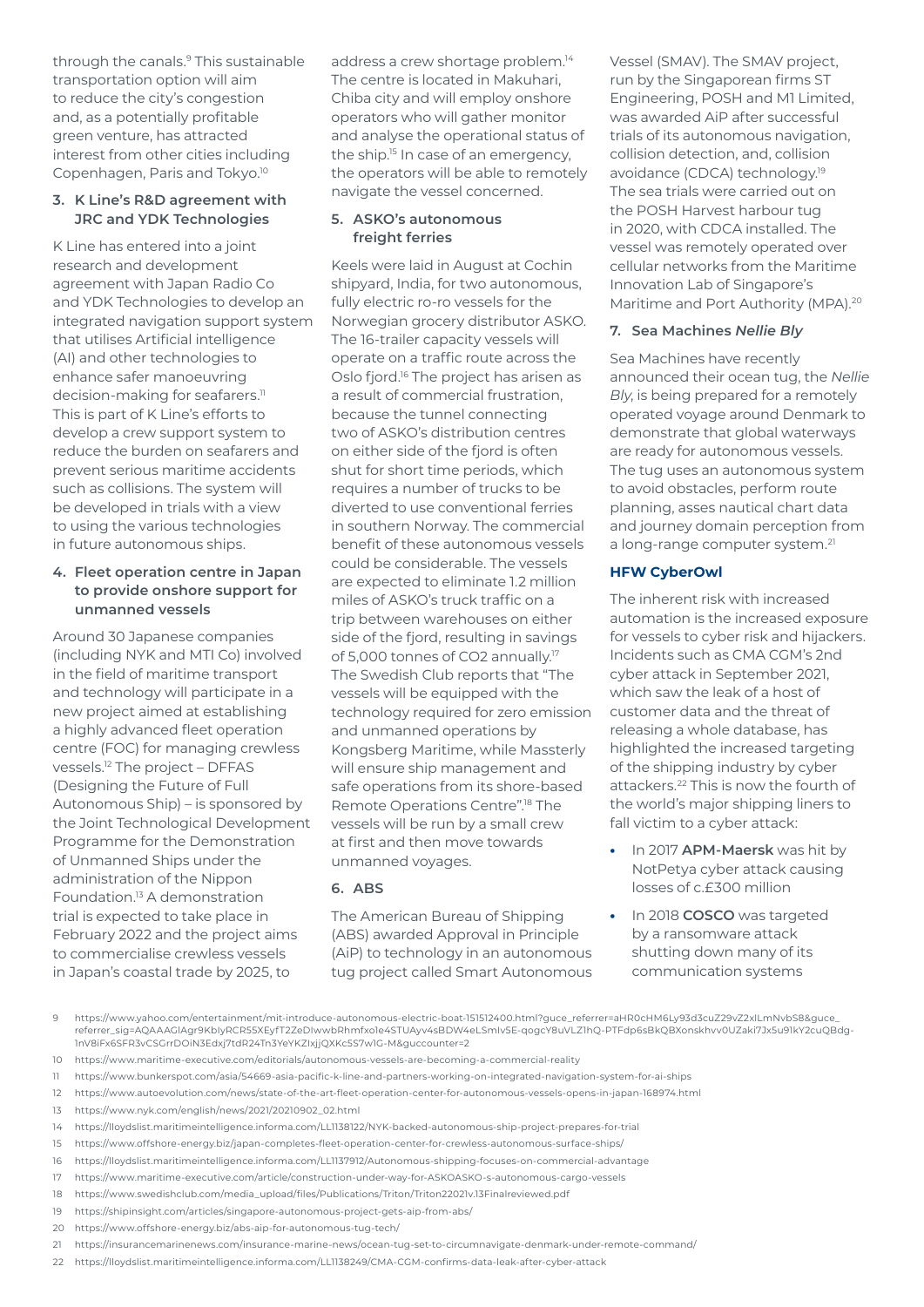- **•** In 2020 **Mediterranean Shipping Company** was hit by malware causing an outage at its Geneva HQ
- **•** In 2020 **CMA CGM** was hit by a ransomware attack.

At HFW, we have joined forces with maritime cyber security firm, CyberOwl, with a view to help the maritime sector prevent and actively defend against commercial, legal, technical and operational risks. Our incident response drills and techniques, coupled with CyberOwl's specialist products and expertise, ensure that safety onboard vessels is being constantly monitored with advanced security analytics systems and specialist knowledge.

Our commercially driven approach consists of:

- **•** Marine Cyber Security Review
- **•** Vessel Operational Technology risk assessment
- **•** Vessel cyber security monitoring system deployment and review.

With insurers still reluctant to cover malicious / war cyber attacks, it has never been more important to have pragmatic and effective solutions to the exposures that more remotely operated technology presents.

# **Cyber Coverage for Automated Technology**

The marine insurance market tends to exclude the following when providing products to vessels:

- **•** H&M underwriters generally exclude both war and cyber risks;
- **•** Cyber underwriters and P&I Clubs exclude war risks; and
- **•** War underwriters exclude cyber risks (with a few limited exceptions).

However, companies such as Astaara have begun plugging the gap for malicious cyber attacks through risk management-based solutions and loss prevention. Recognising that the existing insurance market does not meet the needs of maritime businesses subject to cyber threats, Astaara offer underwriting services tailored to covering all cyber

associations in one place, making businesses aware of what they need to do to be insurable.

# **Autonomous Shipping Conference - 27 October 2021**

Tom Walters, partner in HFW's shipping litigation team in London, chaired a session at the Autonomous Shipping Conference held at UCL. Academics and practitioners convened to discuss the complex private law liability and contractual issues associated with the use of autonomous ships, in the context of the carriage of goods and marine insurance. One particular focus included how an owner/carrier can best evidence that a vessel was seaworthy at the commencement of the voyage if they are required to examine individual lines of machine code.

It was suggested that 'proper manning' can be linked to several functions including; i) the level of training of the shore-based controllers monitoring the ship and 'equipment', ii) the suitability of the hardware and software on board the vessel and iii) the systems enabling safe autonomous navigation. There were concerns by some of the delegates that there should be a move away from fault-based liability to strict liability, resulting in potentially bigger and more expensive claims for insurers. Other highlights included an analysis of the reconceptualization of the nautical fault exception, and whether we should think about 'machinelearning' algorithms to be used for autonomous vessels as a 'thing' or 'person'. The concepts of 'intention', 'prudent master' and 'deviation' within the autonomous shipping context were emphasised, along with a legal case analysis of Volcafe Ltd and Others v. CSAV [2016] EWCA Civ 1103 and Alize 1954 v Allianz Elementar Versicherungs AG (The CMA CGM LIBRA) [2019] EWHC 481 (Admlty) (8 March 2019), which involved consideration of whether it would have made a material difference to the findings if the vessels had been fully autonomous.

#### **Known knowns**

Developments in technology and the autonomous shipping sector are happening very quickly and at an exponential rate. The increased threat from cyber risks are also growing at similar rates. Whilst regulations and the legal landscape is being shaped behind these technological advances, there is a danger that cyber risks will outpace the law. As a firm we are working to support the maritime industry and our clients to address these risks, in collaboration with CyberOwl and HFW Consulting.

#### **Known unknowns**

The insurance market covering cyber risk is still relatively nascent. Whilst there are a number of providers now offering cover for cyber risk, there is still some uncertainty amongst the users of such insurance as to what liabilities these insurance products will cover. Furthermore, there are differences of opinion regarding whether or not a manufacturer of software of hardware should be exposed to strict liability in the event that they are at fault and the loss can be demonstrated to have been caused by a failure in their product. We will keep providing updates, as opinions are shared, and as the legal, insurance and maritime industry evolve, in response to the technological advances.

# **Upcoming Events:**

- 1. March/April 2022: Autonomous ships 2022: **[https://www.rina.org.](https://www.rina.org.uk/Autonomous_Ships_2022.html) [uk/Autonomous\\_Ships\\_2022.html](https://www.rina.org.uk/Autonomous_Ships_2022.html)**
- 2. April 2022: The 4th International Conference on Maritime Autonomous Surface Ships (ICMASS): **[https://nfas.](https://nfas.autonomous-ship.org/arrangement/mtec-icmass-2022/) [autonomous-ship.org/](https://nfas.autonomous-ship.org/arrangement/mtec-icmass-2022/) [arrangement/mtec-icmass-2022/](https://nfas.autonomous-ship.org/arrangement/mtec-icmass-2022/)**
- 3. June 2022: Autonomous ship expo: **[https://www.](https://www.autonomousshipexpo.com/) [autonomousshipexpo.com/](https://www.autonomousshipexpo.com/)**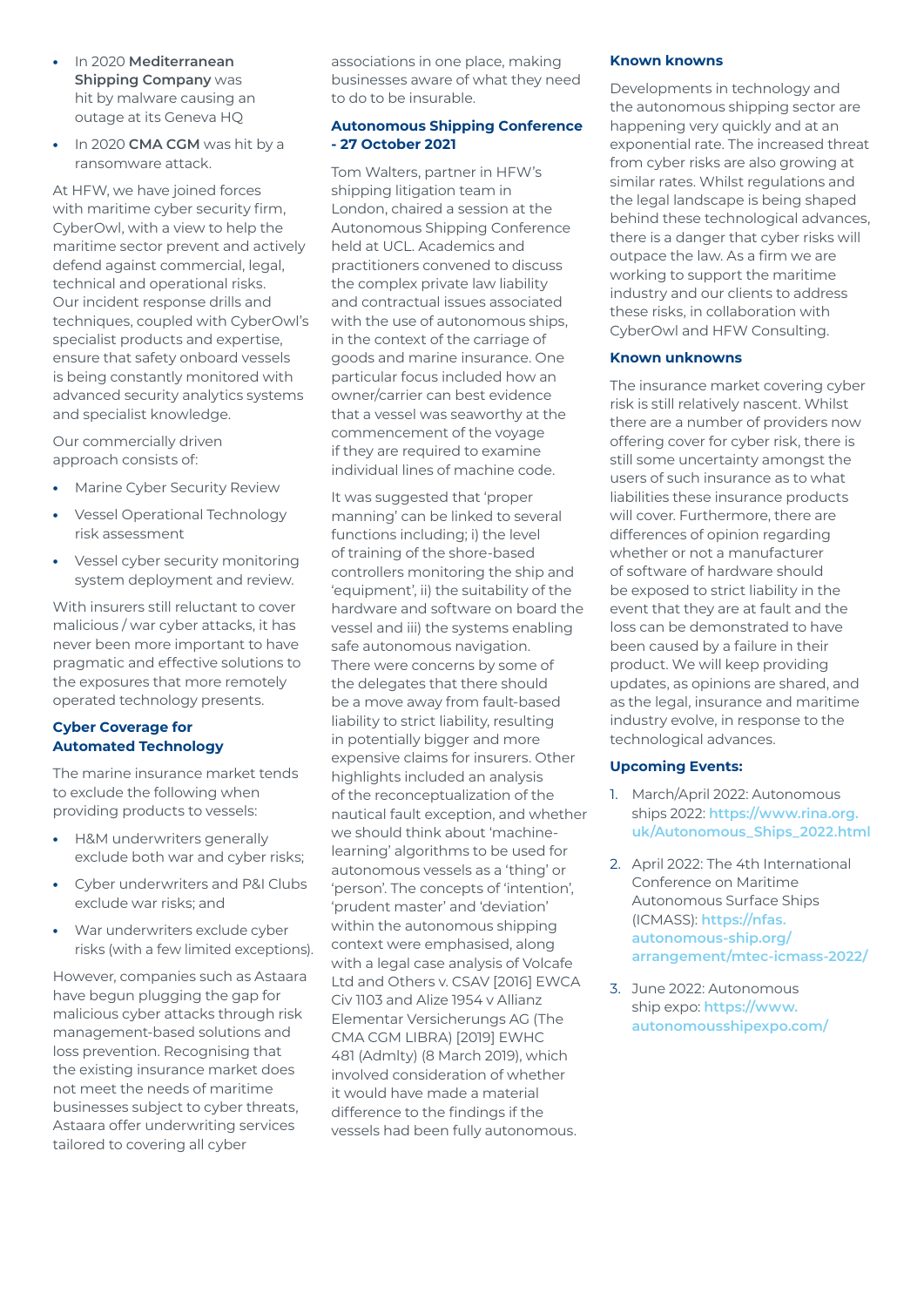For further information, please contact:



**PAUL DEAN** Global Head of Shipping **T** +44 (0)20 7264 8363 **E** paul.dean@hfw.com



**TOM WALTERS** Partner **T** +44 (0)207264 8285 **E** tom.walters@hfw.com



**JONATHAN GOULDING** Senior Associate and Mariner **T** +44 (0)20 7264 8573 **E** jonathan.goulding@hfw.com



**HENRY CLACK** Associate **T** +44 (0)20 7264 8494 **E** henry.clack@hfw.com

Research undertaken by Maira Loukaki and Alexandra McCulloch